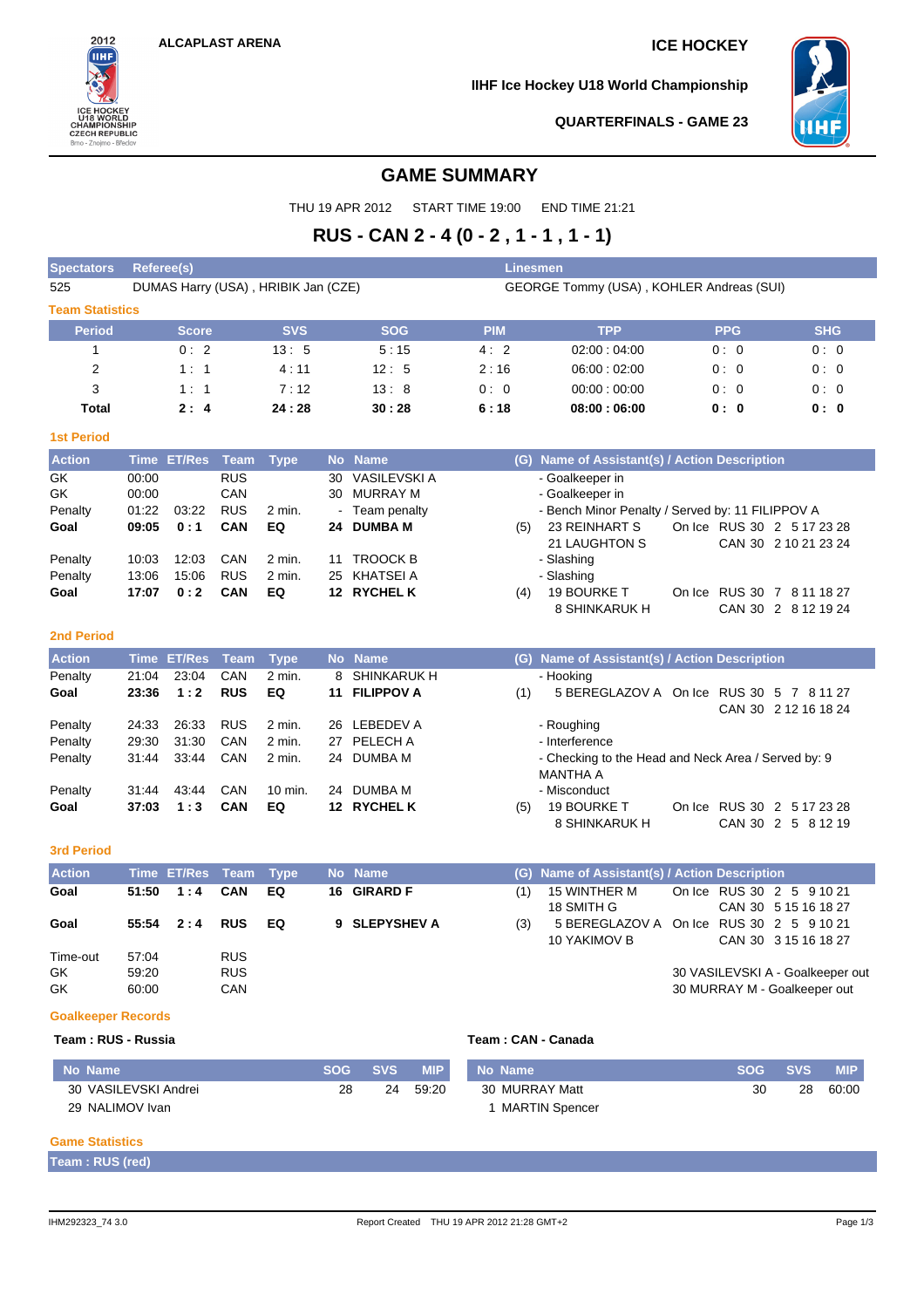

# **IIHF Ice Hockey U18 World Championship**



## **QUARTERFINALS - GAME 23**

|                    | Head Coach: PARFYONOV Andrei |   |          |          |                |             |                |          |       |             |                | <b>Shots on Goal</b> |             |              |
|--------------------|------------------------------|---|----------|----------|----------------|-------------|----------------|----------|-------|-------------|----------------|----------------------|-------------|--------------|
| <b>No Pos</b>      | <b>Name</b>                  | G | A        | P        | <b>PIM</b>     | $FO+$       | FO-            | $FO+/-$  | FO%   |             | $\overline{2}$ | <b>OT</b><br>3       | <b>TS</b>   | $+/-$        |
| 2 D                | <b>MIRONOV Andrei</b>        | 0 | $\Omega$ | $\Omega$ | $\mathbf 0$    | $\Omega$    | $\Omega$       | 0        | 0.00  | $\Omega$    | $\Omega$       |                      |             | $-2$         |
| 5 D                | BEREGLAZOV Alexei +A         | 0 | 2        | 2        | 0              | 0           | $\Omega$       | 0        | 0.00  | 0           | 0              | $\mathbf 0$          | 0           | $-1$         |
| F<br>9             | SLEPYSHEV Anton +C           |   | $\Omega$ |          | 0              | 0           | $\Omega$       | 0        | 0.00  | 0           | 2              | $\overline{2}$       | 4           | $\mathbf 0$  |
| $\mathsf{F}$<br>10 | YAKIMOV Bogdan               | 0 |          |          | 0              | 8           | 9              | $-1$     | 47.06 |             | $\overline{2}$ |                      | 4           | 0            |
| 21 F               | <b>BARABANOV Alexander</b>   | 0 | $\Omega$ | $\Omega$ | $\Omega$       | 0           | $\Omega$       | $\Omega$ | 0.00  | 0           | 1              | $\overline{2}$       | 3           | $\mathbf 0$  |
| 4 D                | <b>LISOV Nikita</b>          | 0 | 0        | 0        | 0              | 0           | 0              | 0        | 0.00  | 0           | 0              | 0                    | 0           | 0            |
| 11 F               | FILIPPOV Alexei (BP)         |   | 0        |          | 0              | 0           |                | -1       | 0.00  | 1           |                | $\overline{2}$       | 4           | 0            |
| D<br>16            | <b>ZADOROV Nikita</b>        | 0 | $\Omega$ | 0        | 0              | 0           | $\Omega$       | $\Omega$ | 0.00  | 1           | $\Omega$       | 0                    |             | 0            |
| $\mathsf{F}$<br>18 | OSNOVIN Vyacheslav +A        | 0 | 0        | 0        | 0              | 10          | 11             | $-1$     | 47.62 | 0           | 0              |                      |             | $-1$         |
| 27 F               | NICHUSHKIN Valeri            | 0 | $\Omega$ | 0        | $\Omega$       | $\mathbf 0$ | $\Omega$       | 0        | 0.00  | $\mathbf 0$ | $\overline{2}$ |                      | 3           | $\mathbf 0$  |
| 7 D                | <b>MASLOV Kirill</b>         | 0 | 0        | 0        | 0              | 0           | 0              | 0        | 0.00  | 0           | 0              | 0                    | 0           | 0            |
| D<br>8             | <b>MALENKIKH Yegor</b>       | 0 | $\Omega$ | $\Omega$ | 0              | 0           | $\Omega$       | $\Omega$ | 0.00  | $\mathbf 0$ | 0              | $\Omega$             | 0           | 0            |
| $\mathsf{F}$<br>17 | <b>ZHARKOV Danil</b>         | 0 | $\Omega$ | 0        | 0              | 0           |                | -1       | 0.00  | 2           | 1              | 0                    | 3           | $-2$         |
| 23 F               | <b>KAMAYEV Denis</b>         | 0 | $\Omega$ | 0        | 0              | 0           | 0              | $\Omega$ | 0.00  | 0           | 0              |                      | 1           | $-2$<br>$-2$ |
| 28 F               | <b>DELNOV Alexander</b>      | 0 | 0        | 0        | 0              | 8           | $\overline{7}$ | 1        | 53.33 | 0           | $\overline{2}$ | $\overline{2}$       | 4           |              |
| 3 D                | <b>GAREYEV Stanislav</b>     | 0 | 0        | 0        | 0              | 0           | 0              | 0        | 0.00  | 0           | 1              | 0                    | 1           | 0            |
| 15 F               | <b>KUPTSOV Sergei</b>        | 0 | 0        | $\Omega$ | 0              | 0           | $\Omega$       | 0        | 0.00  | 0           | 0              | 0                    | 0           | $\mathbf 0$  |
| 24 D               | <b>GALIN Damir</b>           | 0 | 0        | 0        | $\mathbf 0$    | 0           | 0              | 0        | 0.00  | $\mathbf 0$ | 0              | 0                    | 0           | $\mathbf 0$  |
| 25 F               | <b>KHATSEI Arseni</b>        | 0 | 0        | 0        | 2              | 4           |                | 3        | 80.00 | 0           | 0              | 0                    | 0           | $\pmb{0}$    |
| 26 F               | <b>LEBEDEV Alexander</b>     | 0 | 0        | 0        | $\overline{2}$ | 0           | $\Omega$       | 0        | 0.00  | 0           | 0              | $\Omega$             | $\mathbf 0$ | $\mathbf 0$  |
| GK<br>29           | <b>NALIMOV</b> Ivan          | 0 | 0        | 0        | 0              |             |                |          |       | 0           | 0              | 0                    | 0           |              |
| 30 GK              | VASILEVSKI Andrei            | 0 | 0        | 0        | 0              |             |                |          |       | Ω           | 0              | 0                    | 0           |              |
| <b>Total</b>       |                              | 2 | 3        | 5        | 4              | 30          | 30             | 0        | 50.00 | 5           | 12             | 13                   | 30          |              |

|  | Team: CAN (white) |
|--|-------------------|
|  |                   |

| $1$ value $1$ via $1$ and $2$ |                          |   |                |                |                |       |     |         |        |                |                |                      |                         |             |
|-------------------------------|--------------------------|---|----------------|----------------|----------------|-------|-----|---------|--------|----------------|----------------|----------------------|-------------------------|-------------|
|                               | Head Coach: WALLIN Jesse |   |                |                |                |       |     |         |        |                |                | <b>Shots on Goal</b> |                         |             |
| <b>No Pos</b>                 | <b>Name</b>              | G | A              | P              | <b>PIM</b>     | $FO+$ | FO- | $FO+/-$ | FO%    |                | $\overline{2}$ | $\overline{3}$       | <b>TS</b><br><b>OT</b>  | $+/-$       |
| 3 D                           | PULOCK Ryan              | 0 | 0              | 0              | 0              | 0     | 0   | 0       | 0.00   | 1              | 1              |                      | 3                       | $-1$        |
| $\mathsf{F}$<br>8             | <b>SHINKARUK Hunter</b>  | 0 | 2              | $\overline{2}$ | $\overline{2}$ |       | 0   | 1       | 100.00 | 2              | 0              | 0                    | $\overline{2}$          | $+2$        |
| 12 F                          | RYCHEL Kerby +A          | 2 | 0              | $\overline{2}$ | 0              | 0     |     | $-1$    | 0.00   | $\overline{2}$ | 1              |                      | 4                       | $+1$        |
| $\mathsf{F}$<br>19            | <b>BOURKE Troy</b>       | 0 | $\overline{2}$ | 2              | 0              | 6     | 13  | $-7$    | 31.58  | 0              | $\Omega$       | 0                    | $\Omega$                | $+2$        |
| 27 D                          | PELECH Adam +A (BP)      | 0 | 0              | 0              | 2              | 0     | 0   | 0       | 0.00   | 0              | 1              | $\Omega$             | 1                       | $\mathbf 0$ |
| 2 D                           | <b>NURSE Darnell</b>     | 0 | 0              | 0              | 0              | 0     | 0   | 0       | 0.00   | 1              | 1              | 0                    | 2                       | $+2$        |
| 10 F                          | <b>GAUNCE Brendan</b>    | 0 | 0              | 0              | 0              | 1     | 0   | 1       | 100.00 | 2              | $\mathbf 0$    | 0                    | $\overline{\mathbf{c}}$ | $+1$        |
| F<br>21                       | <b>LAUGHTON Scott</b>    | 0 |                |                | 0              | 13    | 5   | 8       | 72.22  |                | $\Omega$       |                      | $\overline{2}$          | $+1$        |
| $\mathsf{F}$<br>23            | <b>REINHART Sam</b>      | 0 |                |                | 0              | 1     |     | 0       | 50.00  | 1              | 1              |                      | 3                       | $+1$        |
| 24 D                          | DUMBA Matt +C            | 1 | 0              |                | 12             | 0     | 0   | 0       | 0.00   | 3              | $\mathbf 0$    |                      | 4                       | $+1$        |
| 5<br>D                        | <b>SEVERSON Damon</b>    | 0 | 0              | 0              | 0              | 0     | 0   | 0       | 0.00   | 0              | 0              | 0                    | 0                       | $+2$        |
| D<br>6                        | <b>MORRISSEY Josh</b>    | 0 | 0              | 0              | 0              | 0     | 0   | 0       | 0.00   | 0              | 0              | 0                    | 0                       | 0           |
| F<br>11                       | <b>TROOCK Branden</b>    | 0 | 0              | 0              | $\overline{2}$ |       | 0   | 1       | 100.00 | 0              | $\Omega$       | 0                    | 0                       | 0           |
| $\mathsf{F}$<br>15            | <b>WINTHER Mike</b>      | 0 |                |                | 0              |       | 0   | 1       | 100.00 | 2              | $\mathbf 0$    |                      | 3                       | $\mathbf 0$ |
| 16 F                          | <b>GIRARD Felix</b>      | 1 | 0              |                | $\Omega$       | 5     | 8   | -3      | 38.46  | 0              | $\mathbf 0$    | $\overline{2}$       | $\overline{2}$          | $-1$        |
| 7 D                           | <b>STEELE Warren</b>     | 0 | 0              | 0              | 0              | 0     | 0   | 0       | 0.00   | 0              | 0              | 0                    | 0                       | 0           |
| F<br>9                        | <b>MANTHA Anthony</b>    | 0 | 0              | 0              | 0              | 0     | 0   | 0       | 0.00   | 0              | 0              | 0                    | 0                       | $\mathbf 0$ |
| 14 F                          | <b>KOSMACHUK Scott</b>   | 0 | 0              | 0              | 0              | 0     | 0   | 0       | 0.00   | 0              | $\mathbf 0$    | 0                    | 0                       | $\mathbf 0$ |
| $\mathsf{F}$<br>18            | <b>SMITH Gemel</b>       | 0 |                |                | 0              | 1     | 2   | $-1$    | 33.33  | 0              | $\mathbf 0$    | 0                    | $\mathbf 0$             | $-1$        |
| 25 F                          | <b>CARRIER William</b>   | 0 | 0              | $\mathbf 0$    | 0              | 0     | 0   | 0       | 0.00   | 0              | $\mathbf 0$    | 0                    | $\mathbf 0$             | $\mathbf 0$ |
| 1 GK                          | <b>MARTIN Spencer</b>    | 0 | $\Omega$       | 0              | 0              |       |     |         |        | 0              | 0              | 0                    | 0                       |             |
| 30 GK                         | <b>MURRAY Matt</b>       | 0 | 0              | 0              | 0              |       |     |         |        | 0              | 0              | 0                    | 0                       |             |
| Total                         |                          | 4 | 8              | 12             | 18             | 30    | 30  | 0       | 50.00  | 15             | 5              | 8                    | 28                      |             |